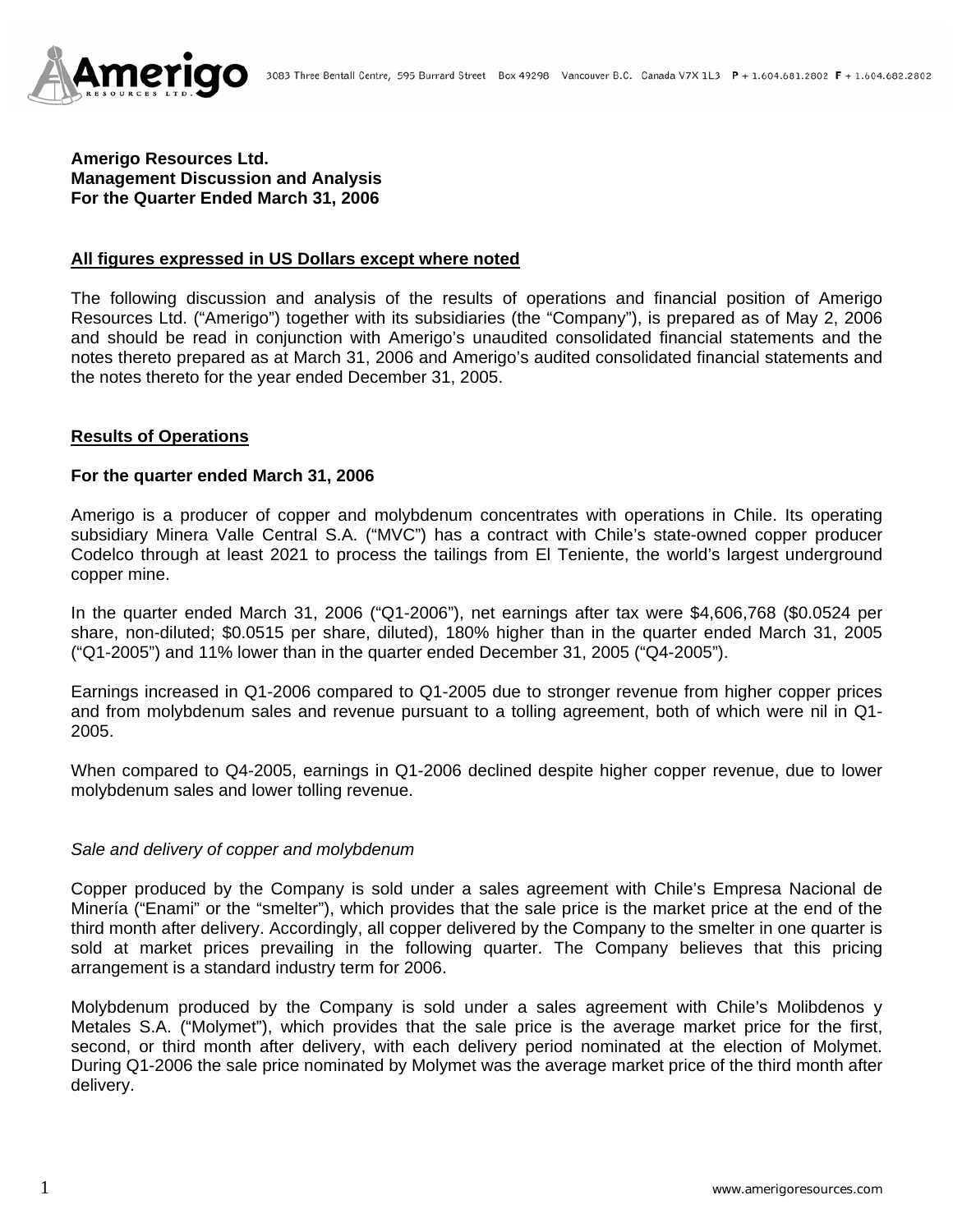## *Revenue recognition and reporting*

Revenue from the sale of the Company's copper and molybdenum concentrates is recorded net of smelter, refinery and roaster charges when persuasive evidence of an arrangement exists, delivery has occurred, the rights and obligations of ownership have passed to the customer and the sale price is determinable.

Sales are recognized into revenue using forward copper prices for the expected date of final settlement and spot prices for molybdenum, and adjustments to revenue are made at the end of each month to reflect changes in market prices until the sale price is settled under the terms of the agreement. This practice increases the sensitivity of the Company's reported revenue to increases and decreases in copper and molybdenum prices. In a period of rising prices, not only will the Company record higher revenue for deliveries in the period, but it will also record favourable adjustments to revenue for copper and molybdenum delivered in the prior period. Similarly, in a period of declining prices, the Company will be required to record lower revenues for current deliveries and negative adjustments to revenue for the prior period's deliveries.

Revenue for the sale of copper and molybdenum concentrates during Q1- 2006 was \$16,352,741, net of copper smelter and refinery charges and molybdenum roaster charges. Revenue was derived from the sale of 7.44 million pounds of copper at a realized copper price of \$1.97/lb and a gross copper selling price of \$2.50/lb, and from the sale of 127,719 pounds of molybdenum at an average gross price of \$22.46/lb and settlement adjustment of (\$645,724) for moly delivered in Q4-2005 and settled in Q1-2006. Moly delivered during Q1-2006 was recognized at a price before roasting charges of \$22.42/lb at March 31, 2006.

The Company has a tolling agreement with Codelco's Chuquicamata division to process certain of Codelco's molybdenum-copper bulk concentrates at MVC's plant. This revenue is recognized when the processing is completed, the amounts to be received are known and collection is reasonably assured. In Q1-2006, revenue for the tolling agreement was \$685,002, shown as Other Revenue in Amerigo's statement of operations.

Total revenue during Q1-2006 was \$17,037,743. When compared to Q1-2005, revenue increased significantly from \$8,398,280 due to higher copper sales and prices, and also from molybdenum sales and Chuquicamata tolling fees. Molybdenum sales and tolling fees commenced on Q2-2005.

Despite higher copper sales and prices, revenue decreased from \$19,459,021 in Q4-2005, due to reductions of \$2,243,401 in molybdenum sales and \$2,650,323 in Chuquicamata tolling fees. Molybdenum sales decreased both from lower molybdenum market prices and a decrease in sales of 113,204 pounds. Chuquicamata tolling revenue was down as only 858 tonnes of concentrates were processed in Q1-2006, compared to 4,166 tonnes processed in Q4-2005.

# *Production*

In Q1-2006, the Company produced 6.75 million pounds or 3,061 tonnes of copper and 176,967 pounds of molybdenum, which is below budget on a year-to-date basis. In Q1-2005, copper production was 7.49 million pounds or 3,398 tonnes and there was no molybdenum production. In Q4-2005, production was 7.73 million pounds or 3,506 tonnes of copper and 245,950 pounds of molybdenum.

Several factors contributed to the production shortfall in Q1-2006, including a longer than anticipated annual maintenance shutdown at El Teniente for a total of 12 days in January and March, which included repairs on El Teniente's tailings channel; a minor fire at MVC's plant which caused a two day plant shutdown in March; various partial and complete shutdowns at the MVC plant to integrate equipment as part of the plant expansion; lower recoveries on oxidized near surface dry material from Colihues extracted using the newly commissioned monitoring system, and the fact that the first hydraulic monitor was only functional toward the end of the quarter. These combined factors translated into reduced plant capacity of close to 20% during the quarter. Also, molybdenum content in the tailings was lower than expected, reflecting the areas from which El Teniente is mining. It is uncertain at this point whether this trend will continue.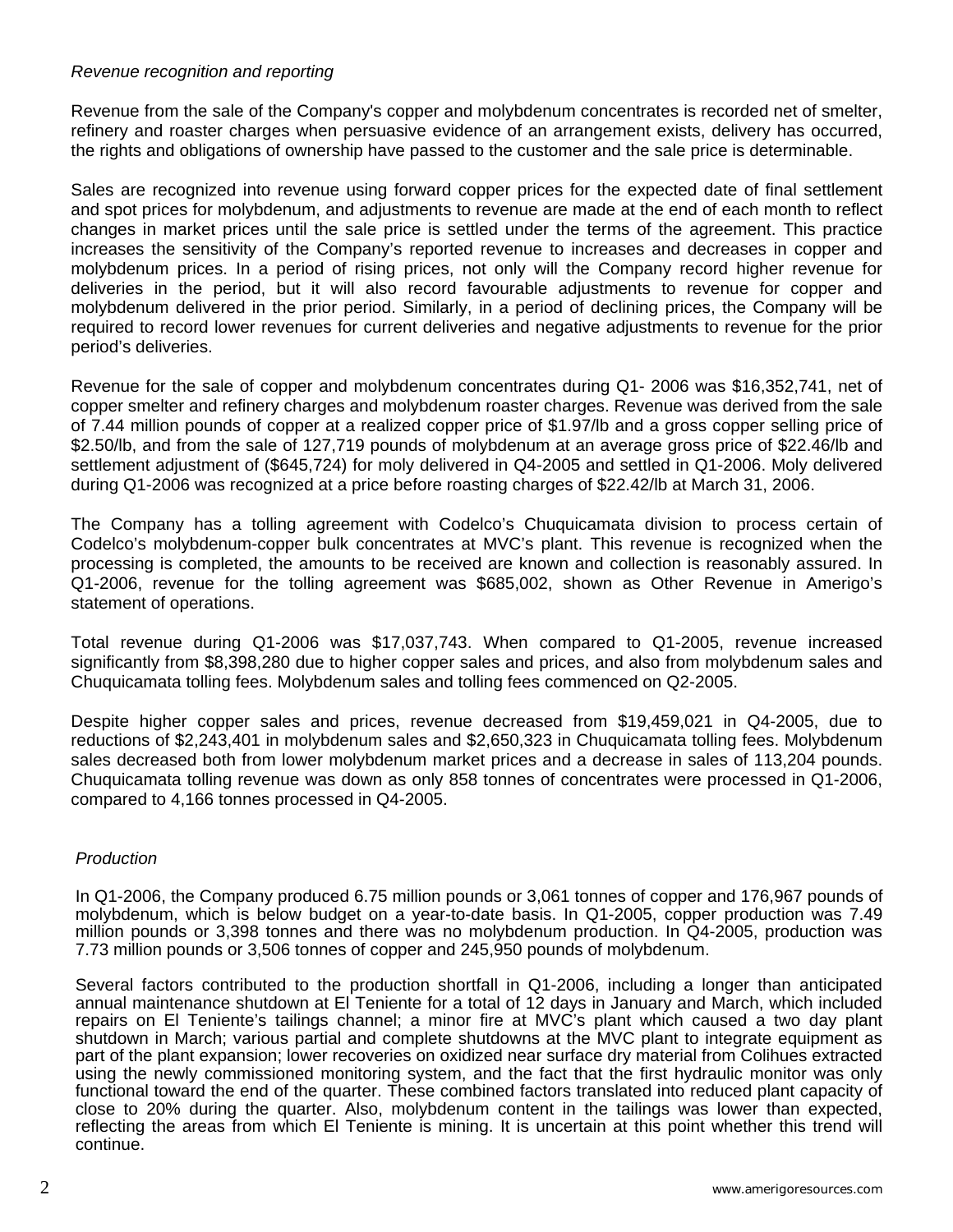Subsequent to Q1-2006, the MVC plant was shutdown for a number of days following a construction incident at El Teniente's tailings operations. Based on El Teniente's original communication on the likely duration of the shutdown, MVC brought forward certain maintenance work that prevented the plant from operating at full capacity once the flow of fresh tailings to MVC was restored. Management has estimated a Q2-2006 production shortfall of approximately 500 tonnes of copper and 30,000 pounds of molybdenum in connection with this incident.

The tolling arrangement with the Chuquicamata division of Codelco was further extended in early 2006 and a total of 858 tonnes were processed in March 2006. In Q4-2005 4,166 tonnes of concentrates were processed and nil tones in Q1-2005.

## *Cash Cost and Total Cost*

Cash costs and total costs are conventions used in the mining industry. Cash costs are defined by the Company as the aggregate of smelter, refinery and other charges, production costs net of molybdenumrelated net benefits (molybdenum sales and tolling fees minus their associated production costs), administration and transportation costs. Total costs are defined by the Company as the aggregate of cash costs, El Teniente royalty, depreciation and amortization and asset retirement accretion costs.

Smelter and refinery costs in Q1-2006 were \$3,973,846. Since MVC does not ship concentrate overseas, smelter and refinery charges include the participation by the smelter in MVC's cost savings for shipping and the effect of copper price participation in these costs.

Cash costs were \$9,368,166 or \$1.39/lb in Q1-2006, as compared to \$0.91/lb in Q1-2005 and \$0.67/lb in Q4-2005.

In comparing cash costs from Q1-2005 to Q1-2006, the major driver for the variance was lower production due to the high percentage of fixed costs in the MVC cost structure. As MVC increases production, unit costs will be driven down. Also contributing to the increase in cash costs from Q1-2005 are higher smelter and refinery costs due to the effect of the copper price participation on these costs, and higher production and maintenance costs overall.

The increase in cash costs compared to Q4-2005 results mainly from the decrease in value of the moly-by product credits and the net tolling fee benefit. The moly by-product credit is affected by lower moly sales and market prices and by higher molybdenum unit production costs due to lower molybdenum content in the El Teniente tailings.

The Company considers molybdenum to be a by-product of its copper production and for the purpose of calculating cash and total costs the net benefit derived from molybdenum is treated as a credit to cash costs. Costs are therefore impacted by settlement adjustments to the molybdenum net benefit. In periods of rising moly prices, there will be positive settlement adjustments resulting in higher molybdenum byproduct credits to production and lower costs, while the opposite will occur in periods of declining moly prices.

Molybdenum sales were recorded into revenue at a price before roasting charges of \$22.42/lb at the end of Q1-2006, down from the published molybdenum price of \$25.95/lb used in the preceding quarter. Accordingly, Q4-2005 moly deliveries were settled at lower prices in Q1-2006. These negative adjustments to 2005 sales of approximately \$645,724 in Q1-2006 further reduced the moly-by product credits and increased cash and total costs per pound of copper produced.

In Q1-2006 total costs were \$12,409,925 or \$1.84/lb, up from total costs of \$1.14/lb in Q1-2005 and \$1.11 in Q4-2005. When comparing Q1-2006 to Q1-2005 total costs, in addition to the increased cash costs as discussed above, we have to consider an increase in El Teniente royalty due to increased copper prices and the molybdenum royalty, and to a lesser degree the effect of higher amortization costs from the higher asset base at MVC. When comparing Q1-2006 to Q4-2005 total costs, significantly all of the variance results from higher cash costs.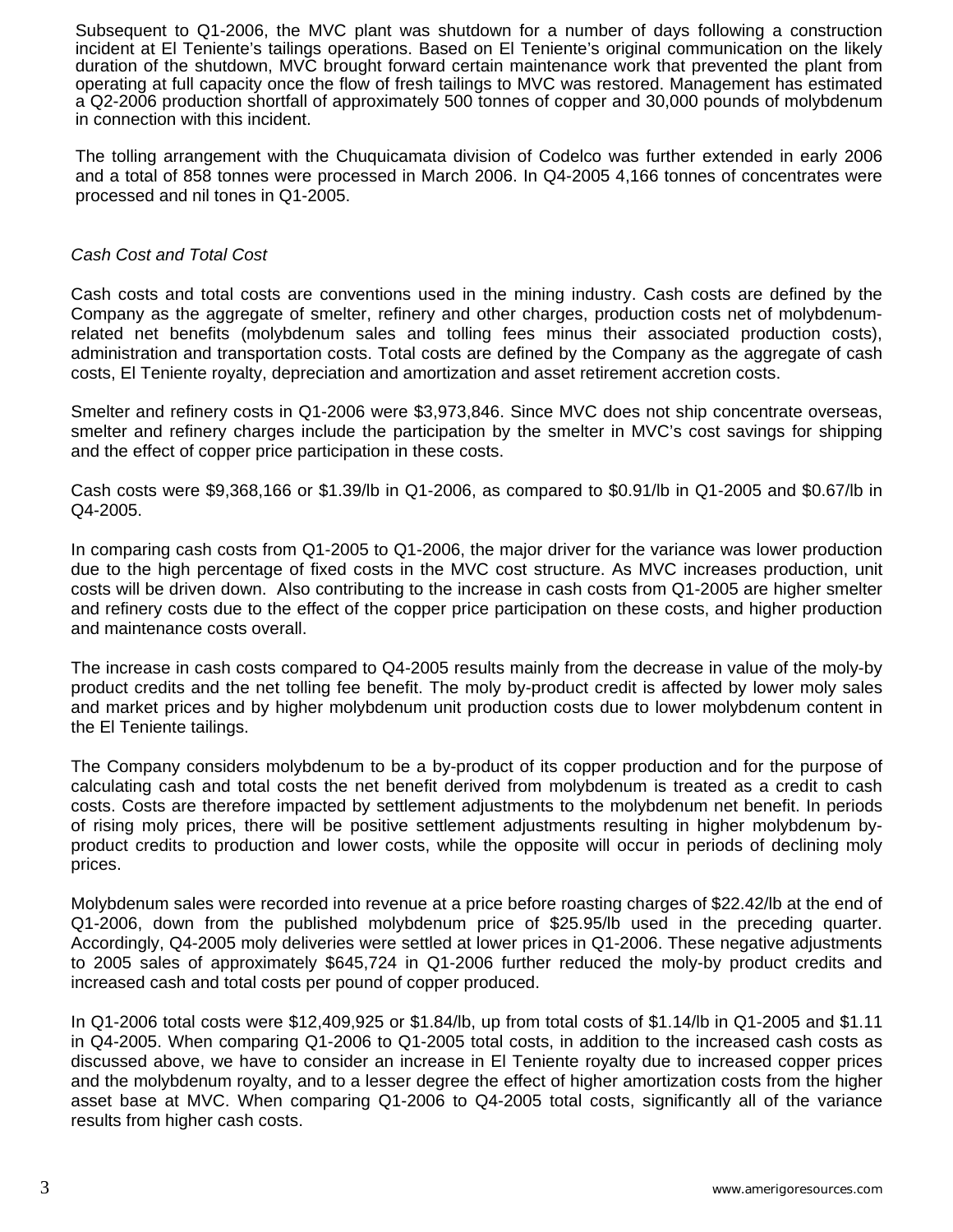# *Operating Costs and Expenses*

Production costs include copper and molybdenum production costs, maintenance costs and Chuquicamata tolling costs. In Q1-2006, production costs were \$7,246,857 compared to production costs of \$3,771,742 in Q1-2005 and \$8,778,891 in Q4-2005.

In Q1-2005 there were no molybdenum or Chuquicamata tolling costs, which explains a significant part of the \$3,475,115 production cost increase compared to Q1-2006. Other cost increases are driven by a difference of 162 tonnes of copper delivered between the two quarters, higher maintenance costs and higher production costs mostly for electricity and grinding balls.

Production costs in Q1-2006 decreased \$1,532,034 from production costs in Q4-2005 due to a significantly lower tolling volume for the Chuquicamata contract.

In Q1-2006 the El Teniente royalty was \$2,607,462 compared to \$1,407,948 in Q1-2005 and \$2,980,792 in Q4-2005. The royalty increases or decreases as a function of copper and molybdenum prices and sales. While copper prices and sales increased in Q1-2006 compared to Q1-2005 and Q4-2005, molybdenum sales and prices were lower in Q1-2006 than in Q4-2005, resulting in lower royalty costs. The difference is further accentuated when comparing Q1-2006 to Q1-2005, given there were no molybdenum sales in Q1- 2005 and the copper price was significantly lower then.

Costs not related to MVC's operations are identified as "Other Expenses" and were \$852,337 in Q1-2006. The most significant expenses in the quarter were Management Fees of \$267,748, Stock-based Compensation of \$203,598 and Office Expense of \$102,645. Management Fees increased in Q1-2006 as they include a performance bonus paid to senior management of \$210,804. Stock-based compensation was lower than in Q1-2005 as the cost will be recognized over 2006 as options vest. Options granted in February 2006 vest on a quarterly basis starting with Q1-2006, as opposed to options granted in 2005 which vested fully at the time of grant. Office Expenses increased in Q1-2006 from higher non-MVC administrative expenses incurred in Chile, higher travel expense and higher rent expense.

Non-operating items in Q1-2006 include Interest Income of \$107,092, a Foreign Exchange Expense of \$42,107 and Other Income of \$10,785.

The Company recorded income tax expense net of recoveries of \$699,514 in Q1-2006, from income tax on earnings generated in MVC.

# *Operating Cash Flows*

In Q1-2006, the Company's activities contributed to operating cash flow of \$4,085,418, which includes the effect of changes in non-cash working capital accounts.

# **Summary of Quarterly Results**

|                            | <b>Qtr. ended March</b><br>31, 2006 | Qtr. ended Dec.<br>31, 2005 | Qtr. ended Sept.<br>30, 2005 | Qtr. ended June<br>30, 2005 |
|----------------------------|-------------------------------------|-----------------------------|------------------------------|-----------------------------|
| Total revenue              | \$17,037,743                        | \$19,459,021                | \$17,702,172                 | \$12,768,609                |
| Net income                 | 4,606,768                           | 5,208,566                   | 6,503,415                    | 4,635,764                   |
| Earnings per share         | 0.0524                              | 0.0604                      | 0.0757                       | 0.0607                      |
| <b>Diluted</b><br>earnings |                                     |                             |                              |                             |
| per share                  | 0.0515                              | 0.0588                      | 0.0735                       | 0.0525                      |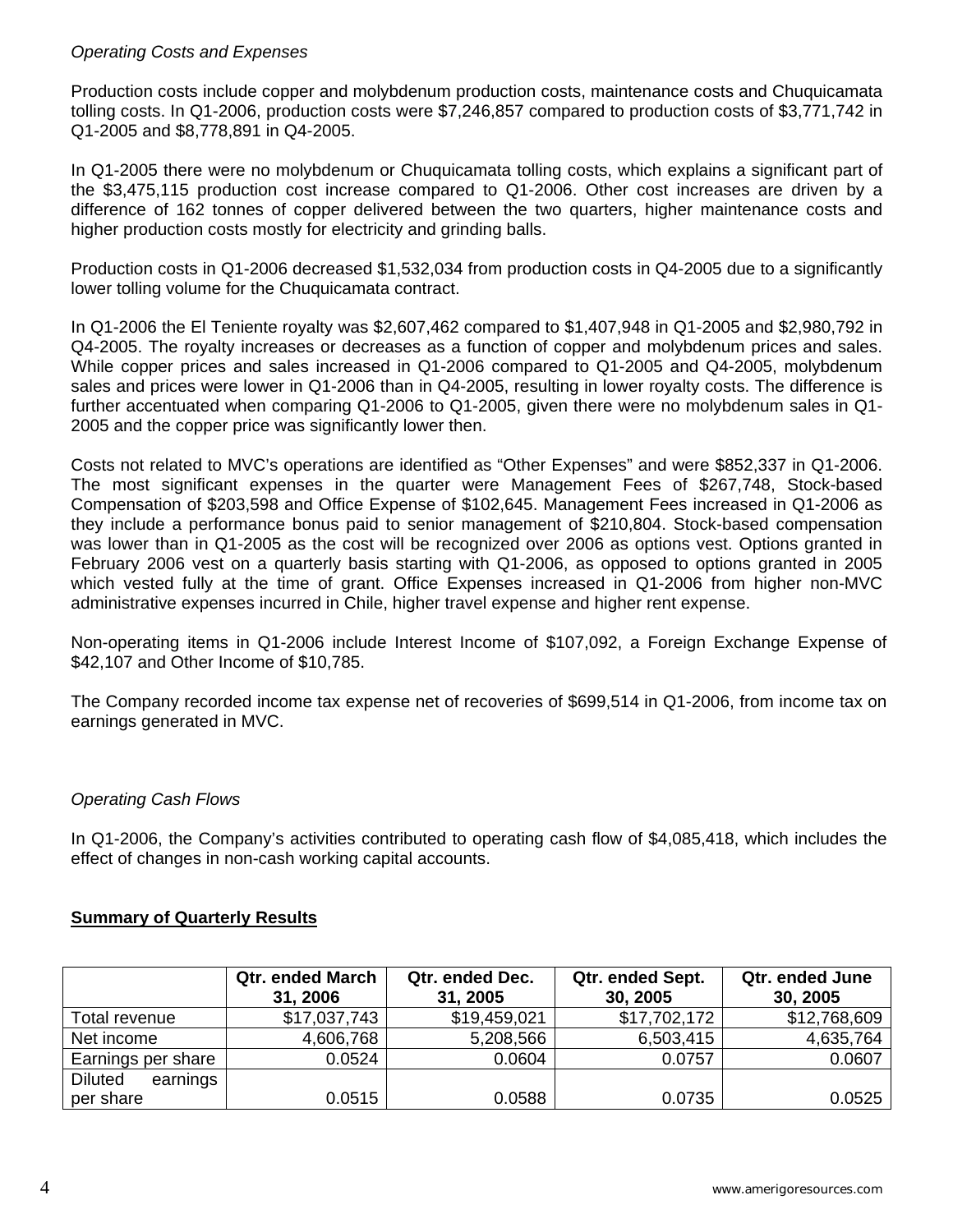|                            | <b>Qtr. ended March</b> | Qtr. ended Dec. | Qtr. ended Sept. | Qtr. ended June |
|----------------------------|-------------------------|-----------------|------------------|-----------------|
|                            | 31, 2005                | 31, 2004        | 30, 2004         | 30, 2004        |
| Total revenue              | \$8,398,280             | \$10,225,588    | \$9,059,574      | \$6,912,455     |
| Net income                 | 1,644,722               | 1,687,323       | 2,960,651        | 1,625,458       |
| Earnings per share         | 0.0237                  | 0.0262          | 0.0463           | 0.0256          |
| earnings<br><b>Diluted</b> |                         |                 |                  |                 |
| per share                  | 0.0186                  | 0.0194          | 0.0340           | 0.0188          |

### **Liquidity and Capital Resources**

Amerigo's cash and cash equivalents on March 31, 2006 were \$15,453,290, compared to \$12,953,516 on December 31, 2005.

During Q1-2006 Amerigo received net proceeds of \$14,608,577 from the issuance of 7 million shares of the Company and \$925,698 from the exercise of stock options. In terms of investing activities, Amerigo purchased 26,863,000 shares and 11,532,000 warrants of Chariot Resources Limited ("Chariot") at a fair market value of \$10,307,046 and allocated \$6,798,049 to capital expenditures in MVC. The capital expenditures were funded from operating cash flow.

The Company's working capital on March 31, 2006 was \$8,196,214 compared to \$8,236,363 on December 31, 2005. The Company continues to be able to generate sufficient cash resources in the short and longterm to maintain existing operations and fund ongoing capital requirements.

The Company's gross copper sales are dependent on sales volumes and prevailing market prices for copper. Month-end LME 3-month forward per-pound copper prices in 2006 have been the following:

| January  | \$2.1945 |  |  |
|----------|----------|--|--|
| February | 2.1591   |  |  |
| March    | 2.4812   |  |  |
| April    | 3.2187   |  |  |

The Company's long-term debt (Other Payables, Asset Retirement Obligations and Future Income Tax Liabilities) at March 31, 2006 was \$6,752,505 compared to \$6,933,480 on December 31, 2005.

The Company owes \$3.4M and interest thereon to the vendors of MVC pursuant to a note payable issued in connection with the acquisition of MVC by the Company. The note, together with accrued interest, is payable on or before July 1, 2006 either in cash or by delivery of the number of shares of Amerigo that is calculated by dividing the total amount of principal and interest outstanding at July 1, 2006 by the average trading price of Amerigo's shares on the Toronto Stock Exchange during the 30 days prior to July 1, 2006. Payment in cash or shares is at the option of the Company; however, if the Company chooses to pay in shares, the vendors may elect to receive the payment in cash, together with interest at an annual rate of 5%, on or before July 1, 2008.

The Company is not subject to debt covenants and does not anticipate it will incur any default or arrears on payment of leases or debt principal or interest.

As of March 31, 2006 Amerigo had 2,702,000 outstanding share purchase options (with exercise prices ranging from Cdn\$1.23 to Cdn\$2.71). During Q1-2006, 930,000 options were exercised for net proceeds of \$925,698 and Amerigo granted 1,335,000 options. Stock-based compensation is recognized as options vest. The options granted in Q1-2006 vest over the year on a quarterly basis at the end of each quarter starting with Q1-2006, and the Company recognized a stock-based compensation expense of \$203,598 in Q1-2006.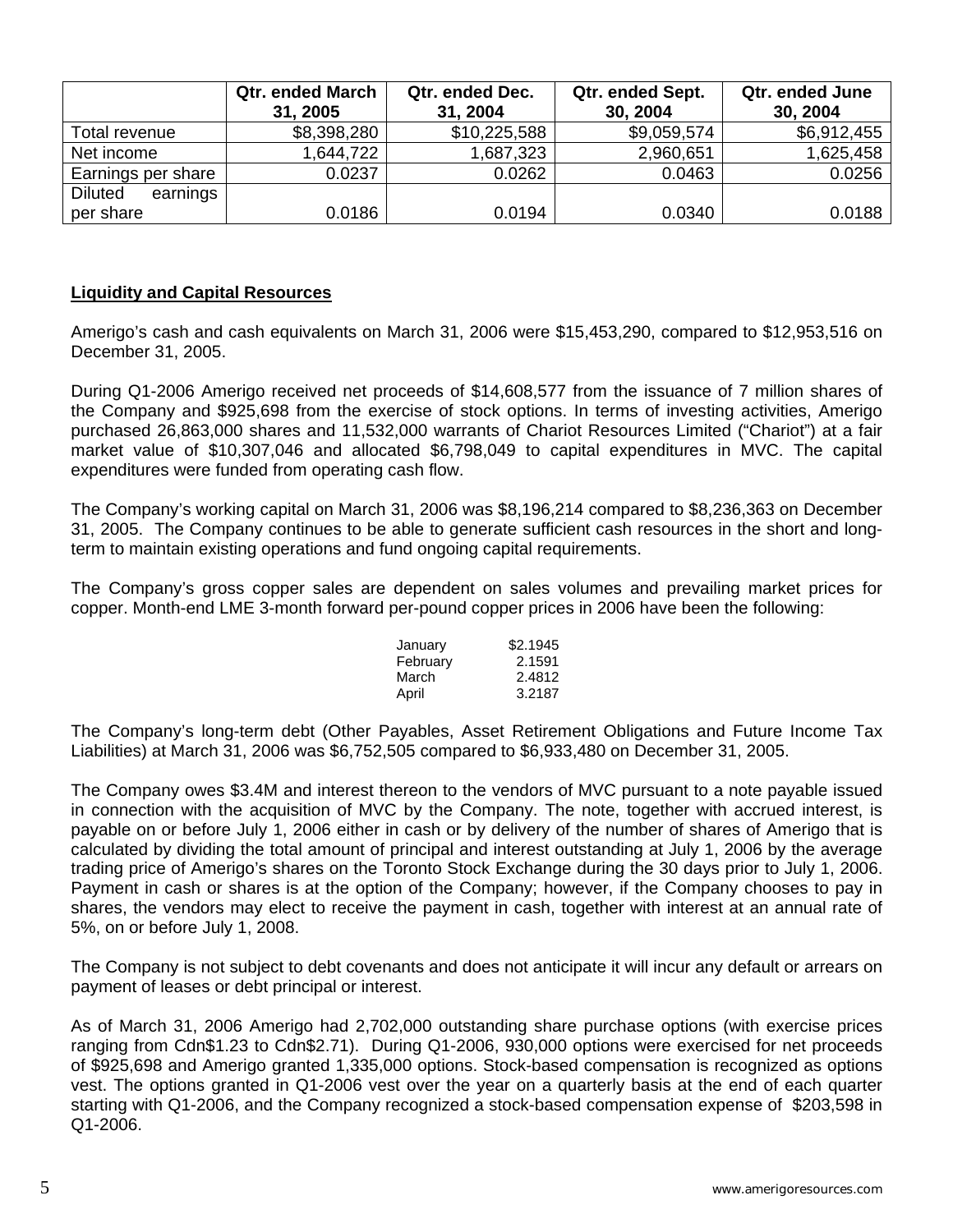# *Investing Activities*

The Company's capital expenditures in Q1-2006 have centered on the final stages of the mill expansion project, equipment for the extraction of tailings from Colihues and initial work for two thickeners and an industrial water recovery system being built in order to satisfy Chilean environmental regulations coming into effect in September 2006.

The total mill expansion and ancillary costs initiated in 2004 and now almost fully complete were \$5.5M higher than the original \$20.6M budget, a 27% increase over the term of the project. This resulted mainly from the appreciation of the Chilean peso with respect to the U.S. dollar through the duration of the project from Pesos\$645: \$1 to Pesos \$515: \$1, an appreciation of 26%. The expansion was paid from operating cash flows.

Maintenance expenditures for plant and equipment during Q1-2006 were \$1,533,240. These expenditures were met from MVC operating cashflow and are a component of production costs in the quarter.

### **Transactions with Related Parties**

a) Minority Interest

Amerigo holds its interest in MVC through its subsidiary Amerigo International Holdings Corp. ("Amerigo International"). Amerigo International is controlled by Amerigo and is a wholly-owned subsidiary, except for certain outstanding Class A shares which are shown on Amerigo's Balance Sheet as Minority Interest at their book value of \$1,000. The Class A shares are owned indirectly by a director and associates of a director of Amerigo.

The holders of the Class A shares are not entitled to any dividend or to other participation in the profits of Amerigo International, except for a total royalty dividend calculated as follows:

- \$0.01 for each pound of copper equivalent produced by MVC or any successor entity to MVC if the price of copper is under \$0.80, or
- \$0.015 for each pound of copper equivalent produced by MVC or any successor entity to MVC if the price of copper is \$0.80 or more.

During the three months ended March 31, 2006, a royalty dividend of \$127,580 was paid or accrued to the Amerigo International Class A shareholders on the basis described above. The royalty dividend is shown as Minority Interest in the Consolidated Statement of Operations. At March 31, 2006, \$47,156 of this amount was payable.

b) Management fees

During Q1-2006, the Company paid or accrued \$267,748 in management fees to certain directors and officers of Amerigo. Included in management fees are bonus payments of \$210,804 to senior management.

c) Directors fees and remuneration to officers

During Q1-2006, Amerigo paid or accrued \$49,907 in directors' fees and directors' expenses to independent directors, and \$27,863 in consulting fees to certain officers of Amerigo. Directors' fees and consulting fees to officers are categorized as Salaries, Consulting and Professional Fees in Amerigo's consolidated financial statements.